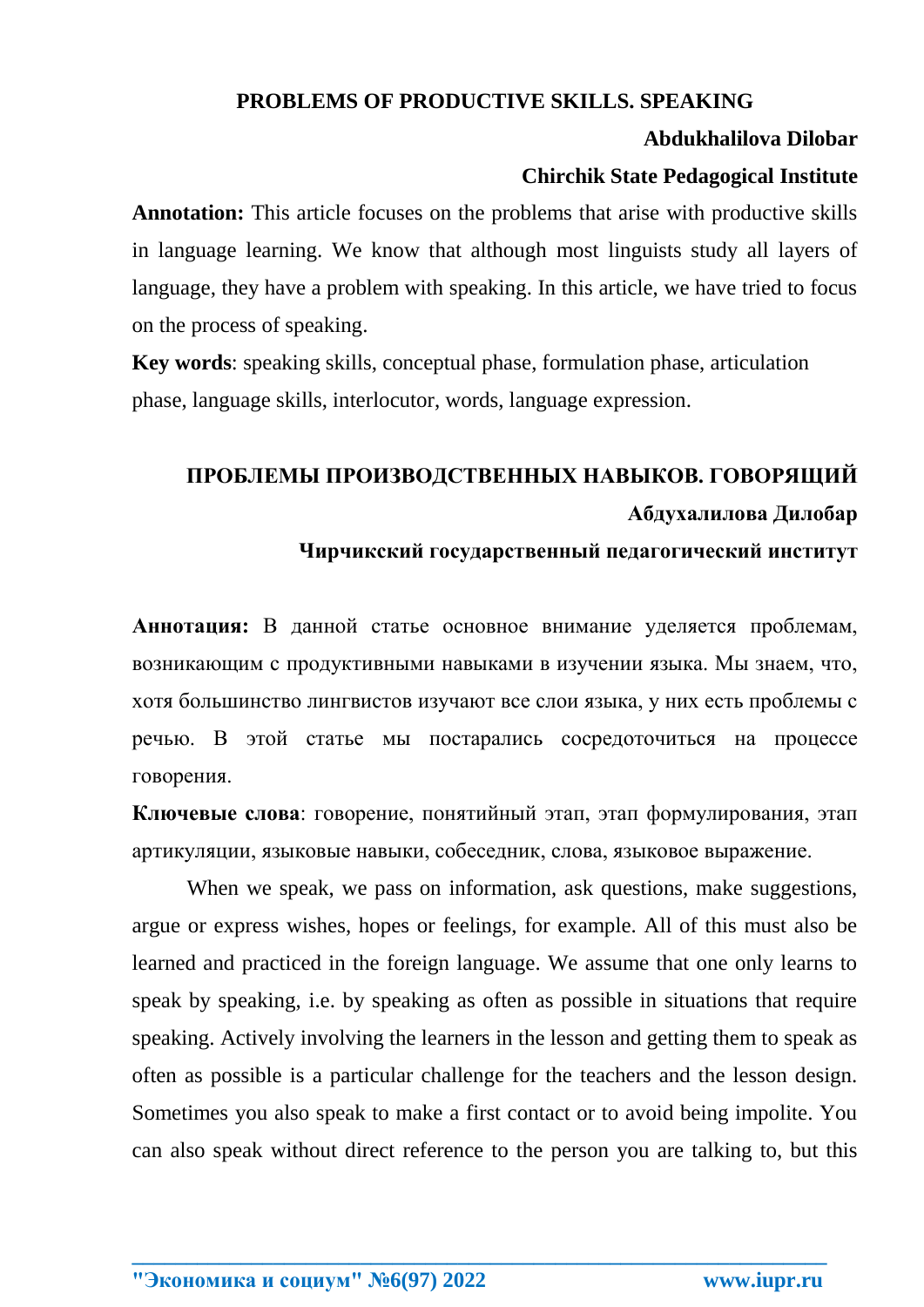usually requires special opportunities or situations, such as presentations or presentations (monological speaking).

Normally, however, one speaks with a partner (dialogical speaking) with whom a relationship is to be established. So speaking is a social interaction. Depending on the social group in which we move, speaking takes place in more or less fixed, interculturally often very different forms of conversation. We speak differently with our colleagues at work than with friends in a sports club, with our children differently than with our parents, with strangers we speak differently than with familiar people. After that, it is not only decided how formal or informal our language has to be (e.g., use the formal or formal language), but also which phrases, conversational routines and forms of politeness we use ("leave me alone" you might say to your friend, but not to his boss) and which topics we can talk about.

Finding the right words, paying attention to structures without being afraid to say the words out loud and also paying attention to the intonation or knowing when to say what to whom and how - you probably know all this from your own language learning. Speaking is a very complex process in which many small subprocesses have to run in parallel and automatically.

"Spoken language refers to the verbal parts of oral communication, including all meaningful vocal and prosodic phenomena." This is how Fiehler describes what we casually call "speaking". This means that in addition to the phonetic expressions in the form of words and texts, melody, voice pitch, etc. are also included. In addition, "oral communication" is to be defined even more broadly, as it includes "understanding between at least two parties through verbal oral communication, physical communication and/or communication based on visual perception […]". So not only what we hear plays a role, but also what we perceive through body language. All of these aspects play a role in DaF lessons.

Speaking in itself is very complex and has numerous characteristics, among other things, it typically takes place in face-to-face communication (exception: on the phone) and depends on the respective extra-linguistic context, i.e. on the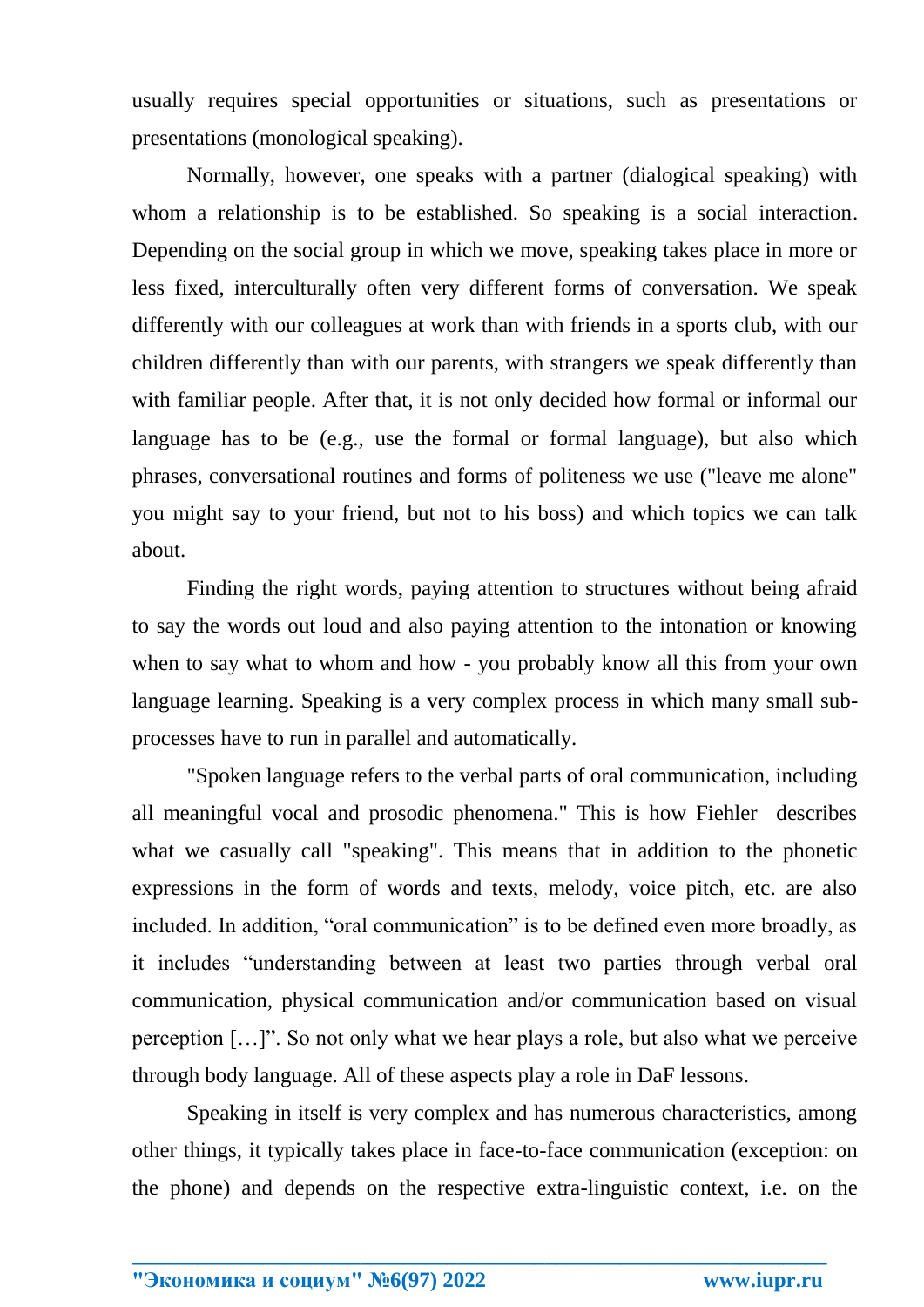situation in which it is spoken and dependent on the previous knowledge of the communication partners. For example, the sentence "Don't you have a trash can?" is not to be understood as a question, but as an indirect request to clean up, which both interlocutors must know for the speech act to have an effect.

Other features of spoken language include:

- a sentence once spoken can only be corrected afterwards,
- you usually have to react spontaneously to verbal statements,
- broken sentences, incomplete or grammatically incorrect sentences, repetitions or pauses can occur,
- non-verbal elements (gestures and facial expressions) accompany and support speaking,
- linguistic routines and formulaic phrases are usually automatically resorted to.

These characteristics must also be taken into account in speaking skill training in order for learners to be able to speak fluently.

What actually happens in your head when you speak? The best-known model is that of Levelt (1989), who assumes a conceptualization, formulation and articulation phase.

In the conceptualization phase, the communication is planned. The knowledge of the world that the speakers possess, their knowledge of the respective conversational situation and the way people talk to each other, as well as their addressee knowledge, i.e. they know who they are talking to, help here.

In the formulation phase, the words are searched for and the grammatical and phonological structure of the utterance is built up. To do this, the speaker uses his speech memory (mental lexicon) in which vocabulary, grammar and sounds are stored.

This means that the formulation first exists internally in the head before it is spoken out loud in the articulation phase, for which we need voice and the corresponding muscles for mouth and tongue movements etc.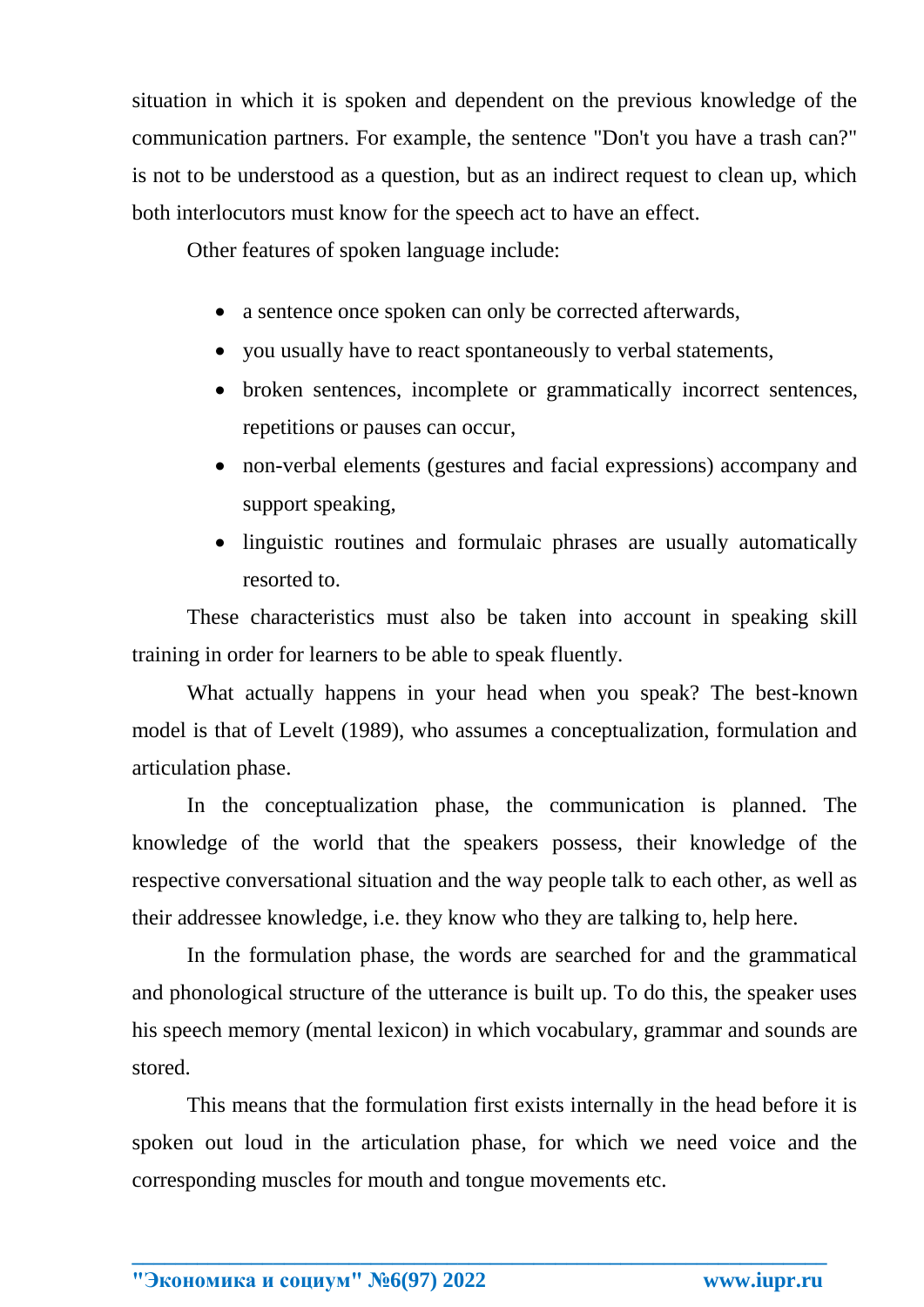All mental processes are checked again and again, either by an internal monitor (conceptualization phase) or by the listening comprehension system (formulation and articulation phase). So we always say the words mentally and check them. The speaker listens while planning and while speaking. If we do not agree with what we are saying, we break off the articulation, e.g. if we have made a slip. Strictly speaking, speaking without hearing is therefore hardly possible. When we speak, we train our hearing at the same time.

However, the different processes do not run one after the other, as the model might suggest, but take place simultaneously. When speaking, articulatory, phonological, grammatical, semantic, textual skills and knowledge of the world must interact - and very quickly. Because unlike when writing, when speaking, you don't have time to first search for the right word in your head, then think about an ending, for example, and then connect the word with the next word, etc. The conversation partner gets restless when between the words too much time passes when the spoken language is not fluent. Therefore, not only speaking per se, but above all fluent speaking must be practiced in class, as provided for in the learning field model.

In order to learn to speak, we have to train vocabulary, structures and pronunciation (formulation phase). Since speaking is a form of human action that takes place in social interaction, it is also important to build up culture-specific action knowledge, as presented in the conceptualization phase of the Levelt model, and to train it through application, in which learners get to know different situations and roles and in and with them act. This has important consequences for practicing speaking skills in task-oriented classes that are intended to prepare for language action

### **LITERATURVERZEICHNIS**

1. Karin Ende, Rüdiger Grotjahn, Karin Kleppin, Imke Mohr (2012) Curriculare Vorgaben und Unterrichtsplanung, Goethe-Institut, München 8-57.

2. ARRAS, Ulrike (2009): *Kompetenzorientierung im Fremdsprachenunterricht was heißt das eigentlich?* In: *Pandaemonium germanicum*. 14(2). S. 206–217.